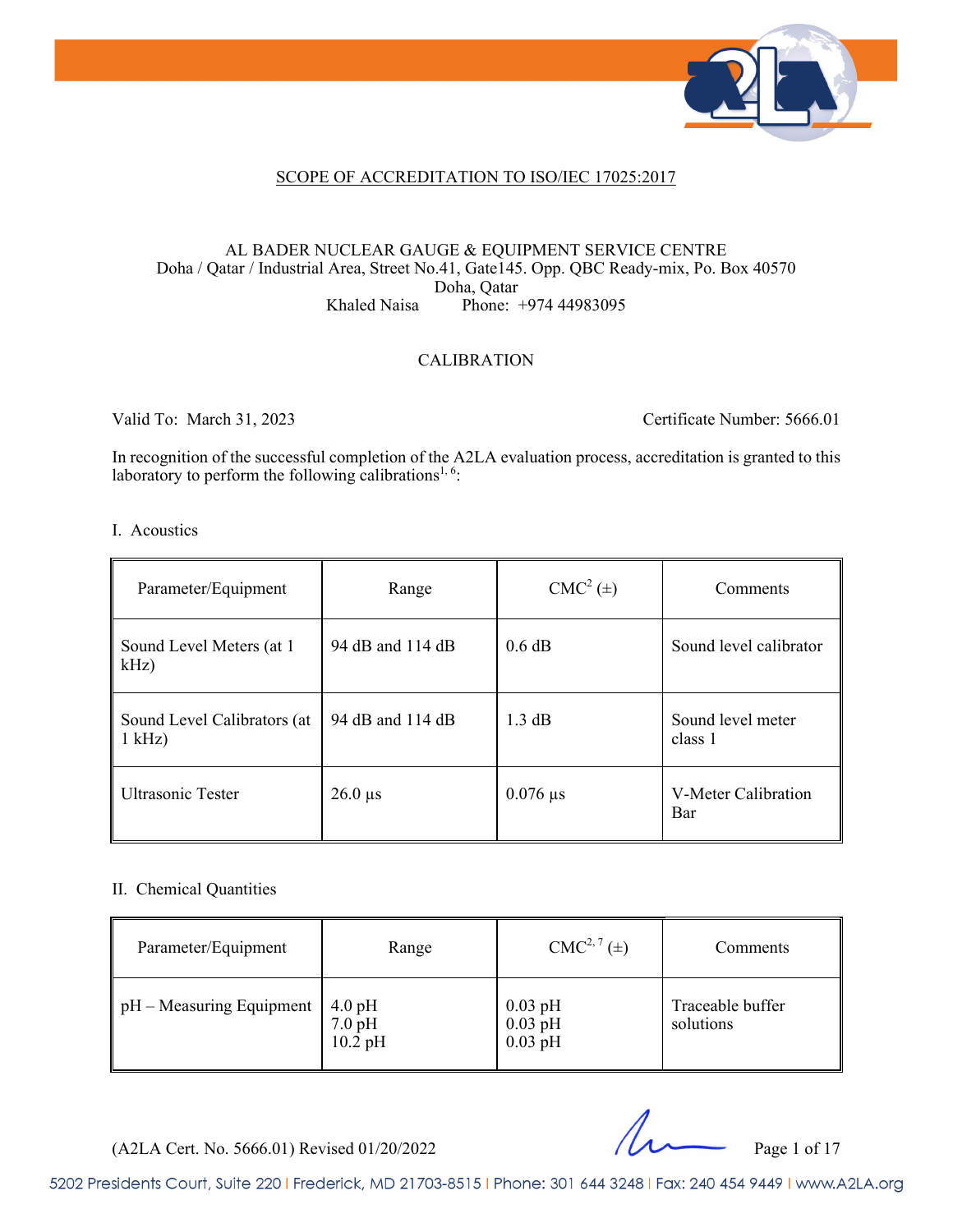| Parameter/Equipment                   | Range                         | $CMC2, 4, 7(\pm)$ | <b>Comments</b>                     |
|---------------------------------------|-------------------------------|-------------------|-------------------------------------|
| Conductivity – Measuring<br>Equipment | 5 µS/cm to 500 mS/cm   0.75 % |                   | Traceable conductivity<br>solutions |

#### III. Dimensional

| Parameter/Equipment                                  | Range                                                                                                         | $CMC2(\pm)$                                                                 | Comments                                                                |
|------------------------------------------------------|---------------------------------------------------------------------------------------------------------------|-----------------------------------------------------------------------------|-------------------------------------------------------------------------|
| Micrometer (Digital and<br>Mechanical)               | Up to $150 \text{ mm}$<br>$(150 \text{ to } 300) \text{ mm}$<br>$(300 \text{ to } 600) \text{ mm}$            | $1.4 \mu m$<br>$6.8 \mu m$<br>$7.8 \mu m$                                   | Optical flat, optical<br>parallel, slip gauge set,<br>length bars       |
| Setting Masters for<br>Micrometer (End<br>Standards) | Up to 150 mm                                                                                                  | $2.7 \mu m$                                                                 | Digital micrometer                                                      |
| Inside Micrometer-                                   |                                                                                                               |                                                                             |                                                                         |
| <b>Sticks</b>                                        | Up to 600 mm                                                                                                  | $12 \mu m$                                                                  | Internal micro checker,<br>digital micrometer                           |
| Head                                                 | 25 mm travel                                                                                                  | $7 \mu m$                                                                   |                                                                         |
| Caliper (Vernier, Dial,<br>$Digital$ ) –             |                                                                                                               |                                                                             |                                                                         |
| Outside                                              | Up to 300 mm<br>$(300 \text{ to } 600) \text{ mm}$                                                            | $6.1 \mu m$<br>$13 \mu m$                                                   | Internal micro checker,<br>slip gauge set (gage<br>blocks), length bars |
| Inside                                               | Up to 300 mm                                                                                                  | $8 \mu m$                                                                   | Slip gauge set (gage<br>blocks), length bars                            |
| Height/Depth                                         | Up to 300 mm                                                                                                  | $5.9 \mu m$                                                                 | Slip gauge set (gage<br>blocks), length bars                            |
| Steel Ruler and Steel Tapes                          | Up to 1000 mm<br>$(>1000$ to 2000) mm<br>$(>2000$ to 3000) mm<br>$(>3000$ to 4000) mm<br>$(>4000$ to 5000) mm | $0.29$ mm<br>$0.58$ mm<br>$0.87$ mm<br>$1.2 \text{ mm}$<br>$1.4 \text{ mm}$ | Tape and scale measuring<br>machine                                     |

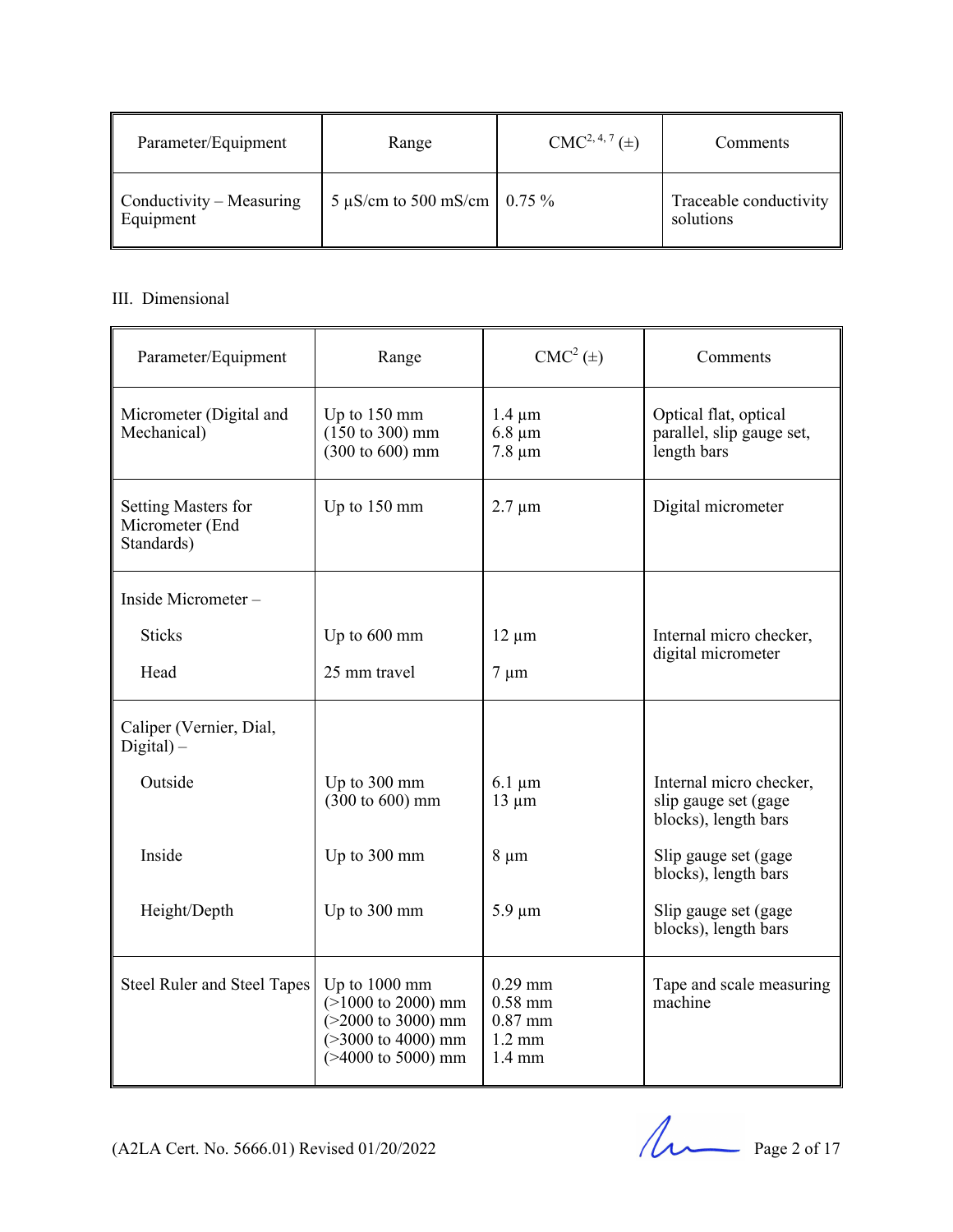| Parameter/Equipment                                  | Range                                                        | $CMC2(\pm)$                    | Comments                                                                       |
|------------------------------------------------------|--------------------------------------------------------------|--------------------------------|--------------------------------------------------------------------------------|
| <b>Internal Diameter</b><br>Components               | $(125 \text{ to } 150) \text{ mm}$                           | $18 \mu m$                     | Three point bore gauge                                                         |
| Height Gauge (Vernier,<br>Dial, Digital)             | Up to $300 \text{ mm}$<br>$(300 \text{ to } 600) \text{ mm}$ | $12 \mu m$<br>$13 \mu m$       | Slip gauge (gage blocks),<br>optical flat, length bars,<br>surface plate       |
| Dial Indicator/Gauge                                 | Up to $10 \text{ mm}$<br>Up to 25 mm                         | $4 \mu m$<br>$6 \mu m$         | Dial calibration tester                                                        |
| <b>Electronic Dial</b><br>Indicator/Gauge -          |                                                              |                                |                                                                                |
| Resolution: 0.001 mm<br>Resolution: 0.01 mm          | Up to 25 mm<br>Up to 25 mm                                   | $2 \mu m$<br>$8 \mu m$         | Digital calibration tester<br>with display and probe<br>(resolution 0.0001 mm) |
| Pin Gauge                                            | Up to $10 \text{ mm}$                                        | $3.2 \mu m$                    | Digital micrometer                                                             |
| Plain Plug Gauge                                     | Up to $150 \text{ mm}$                                       | $3.5 \mu m$                    | Digital micrometer                                                             |
| Feeler Gauge                                         | Up to 2 mm                                                   | $3.3 \mu m$                    | Digital micrometer                                                             |
| Thickness Gauge<br>(Mechanical and<br>Electronic)    | Up to 50 mm                                                  | $7 \mu m$                      | Slip gauges (gage blocks)                                                      |
| Bore Gauge (Transmission)<br>Only, Mechanism Checks) | Up to $2 \text{ mm}$                                         | $7 \mu m$                      | Dial calibration tester                                                        |
| <b>Dial Calibration Tester</b>                       | Up to 25 mm                                                  | $1.3 \mu m$                    | Slip gauge set (gage<br>blocks), optical flat                                  |
| <b>Test Sieve</b>                                    | $63 \mu m$ to $2 \mu m$                                      | 1.4 % of nominal<br>sieve size | Imaging probe, master<br>sieve, digital caliper                                |
|                                                      | $(2.0 \text{ to } 125) \text{ mm}$                           | 0.4 % of nominal<br>sieve size |                                                                                |

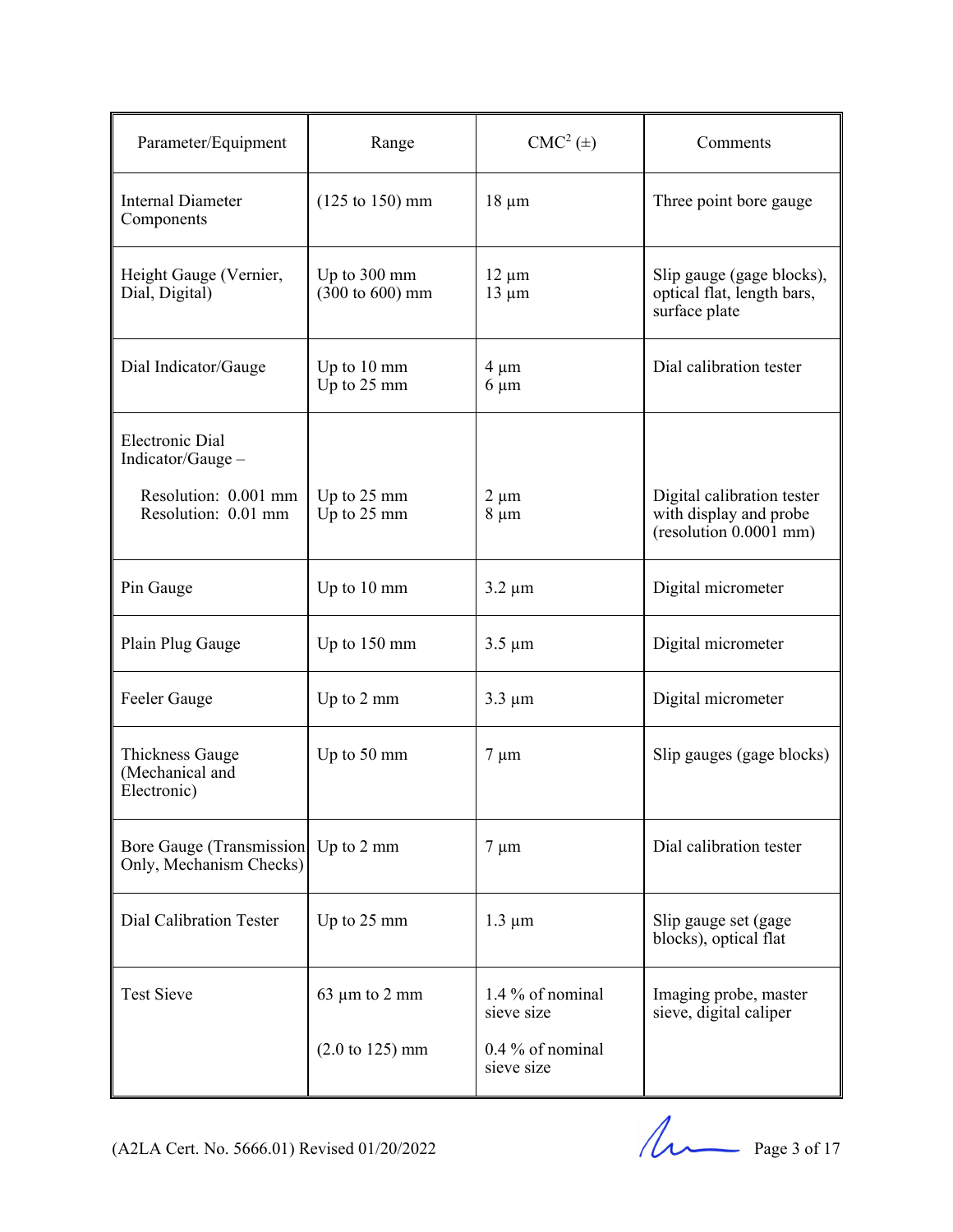| Parameter/Equipment                                                              | Range                                                                                                       | $CMC2(\pm)$                                 | Comments                                                                                     |
|----------------------------------------------------------------------------------|-------------------------------------------------------------------------------------------------------------|---------------------------------------------|----------------------------------------------------------------------------------------------|
| <b>Straight Edge</b>                                                             | Straightness over<br>3 m span                                                                               | $14 \mu m$                                  | Feeler gauge set, gauge<br>block set, digital<br>indicator and granite<br>surface plate      |
| Compression/Tension<br>Machine Platens                                           | Flatness over<br>300 mm x 300 mm                                                                            | $11 \mu m$                                  | Straightedge, feeler<br>gauge set, gauge block<br>set                                        |
| Angle (Bevel Protector,<br>Combination Set, Tri<br>Square, Right Angle etc.)     | Up to $360^\circ$                                                                                           | $0.049^\circ$                               | Using imaging probe                                                                          |
| Radius Gauge                                                                     | $(0.5 \text{ to } 50) \text{ mm}$                                                                           | $0.5$ mm                                    | Measuring machine                                                                            |
| Digital or Level Protractor                                                      | $(0 \text{ to } 60)$ °                                                                                      | $0.11^\circ$                                | Sine bar and gauge<br>blocks                                                                 |
| <b>Coating Thickness</b><br>$Gauges -$                                           |                                                                                                             |                                             |                                                                                              |
| Ferrous<br>Non-Ferrous                                                           | Up to $1507.15 \mu m$<br>Up to 1503.50 µm                                                                   | $1.4 \mu m$<br>$1 \mu m$                    | Coating thickness<br>standards                                                               |
| <b>Travelling Beam</b><br>Apparatus                                              | Up to 25 mm                                                                                                 | $2.5 \text{ mm}$                            | Granite surface plate 3 m<br>by 1.9 m, gauge blocks                                          |
| <b>Non-Contact Speed Cross</b><br>Head/Position Transducer<br>Speed <sup>3</sup> | Up to $600$ mm                                                                                              | $0.066$ mm                                  | Caliper, stopwatch, laser<br>distance meter, steel rule;<br><b>ASTM E2309,</b><br>ASTM E2658 |
| Roughness Tester                                                                 | Ra $(0.025 \text{ to } 100) \mu m$                                                                          | $0.013 \mu m$                               | Roughness standards                                                                          |
| <b>Surface Roughness</b>                                                         | $Ra(0.8 \text{ to } 1.6)$<br>$Ra(1.6 \text{ to } 6.3)$<br>Ra (6.3 to 12.5)<br>$(0.05 \text{ to } 15) \mu m$ | $0.19 \mu m$<br>$0.73 \mu m$<br>$1.4 \mu m$ | Roughness tester                                                                             |

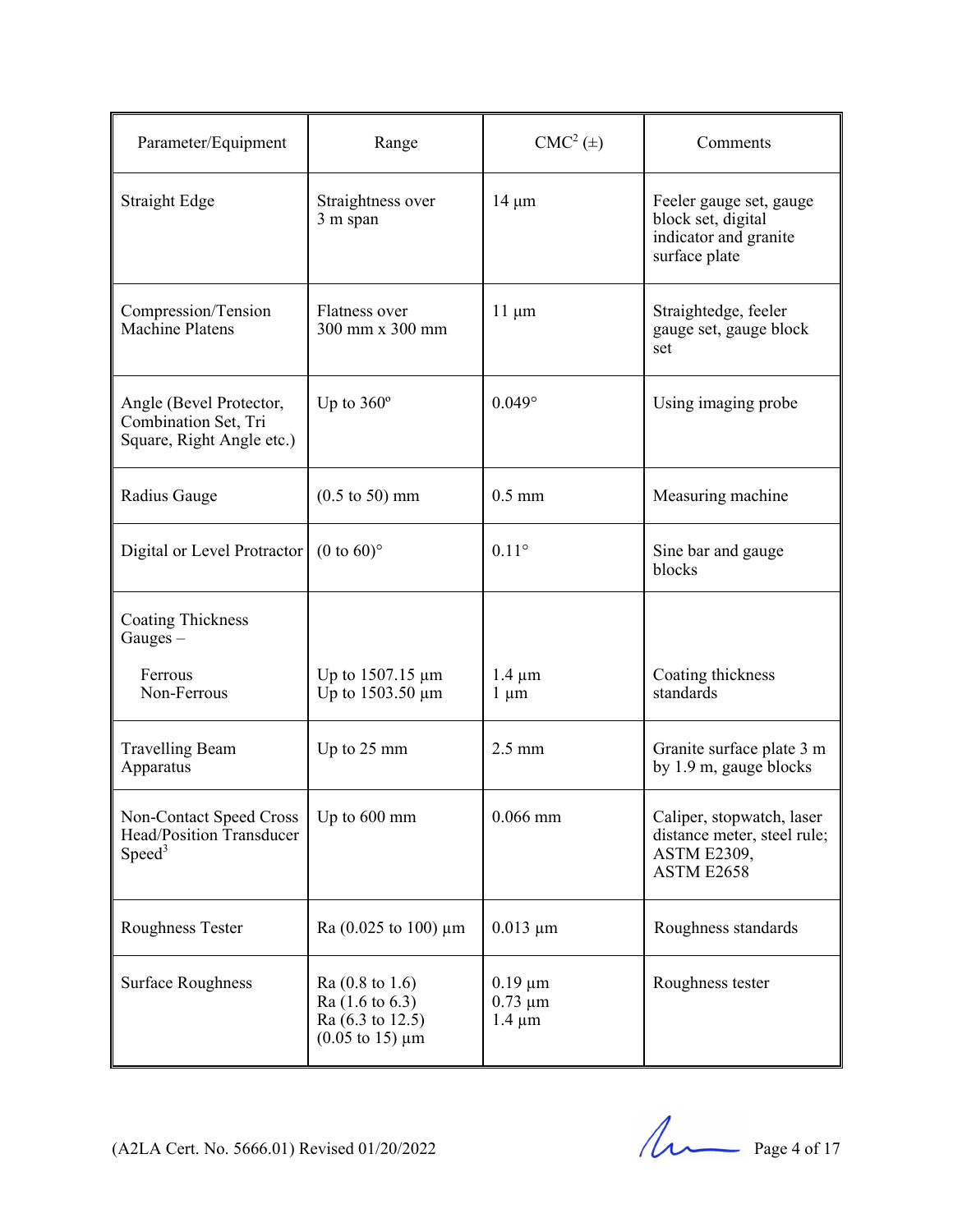| Parameter/Equipment                                                                                             | Range                            | $CMC2(\pm)$                | Comments                                                                                               |
|-----------------------------------------------------------------------------------------------------------------|----------------------------------|----------------------------|--------------------------------------------------------------------------------------------------------|
| <b>Concrete Cover Meter</b><br>Depth                                                                            | $(15 \text{ to } 50) \text{ mm}$ | $0.82$ mm                  | Calibration block                                                                                      |
| Extensometer                                                                                                    | Up to 50 mm                      | $4.9 \mu m$                | <b>Extensometer Calibrator</b><br><b>ASTM E83</b>                                                      |
| <b>Electronic Dial</b><br>Indicator/Gauge,<br>Linear Transducer-<br>Resolution: 0.01 mm<br>Resolution: 0.001 mm | Up to 50 mm<br>Up to 50 mm       | $7.5 \mu m$<br>$1.4 \mu m$ | Digital calibration tester<br>with micrometer Head<br>display (resolution 0.001<br>mm) and gauge block |
| Laser Distance Meter-<br>Resolution: 0.1 mm<br>Resolution: 1 mm                                                 | Up to 1000 mm<br>Up to 1000 mm   | $0.058$ mm<br>$0.58$ mm    | Using length bar and<br>setting pieces and laser<br>distance meter 0.1 mm<br>resolution                |
| Surface Plates-Local<br>Area Flatness Only                                                                      | Up to $1900 \times 3000$ mm      | $0.66 \mu m$               | Repeat-O-Meter                                                                                         |

#### IV. Electrical – DC/Low Frequency

| Parameter/Equipment                               | Range                                                                                                                                                                                                       | $CMC2, 5(\pm)$                                                                | Comments                           |
|---------------------------------------------------|-------------------------------------------------------------------------------------------------------------------------------------------------------------------------------------------------------------|-------------------------------------------------------------------------------|------------------------------------|
| $\parallel$ AC Current – Measure $\omega$<br>50Hz | (1 to 100) $\mu$ A<br>$(0.01 \text{ to } 1) \text{ mA}$<br>$(0.1 \text{ to } 10) \text{ mA}$<br>$(1 to 100)$ mA<br>$(0.01 \text{ to } 1)$ A<br>$(0.03 \text{ to } 3)$ A<br>$(0.1 \text{ to } 10) \text{ A}$ | $0.05\%$<br>4.6 $%$<br>$0.46\%$<br>$0.05\%$<br>$4.6\%$<br>$2.3\%$<br>$0.69\%$ | Fluke 8846 A digital<br>multimeter |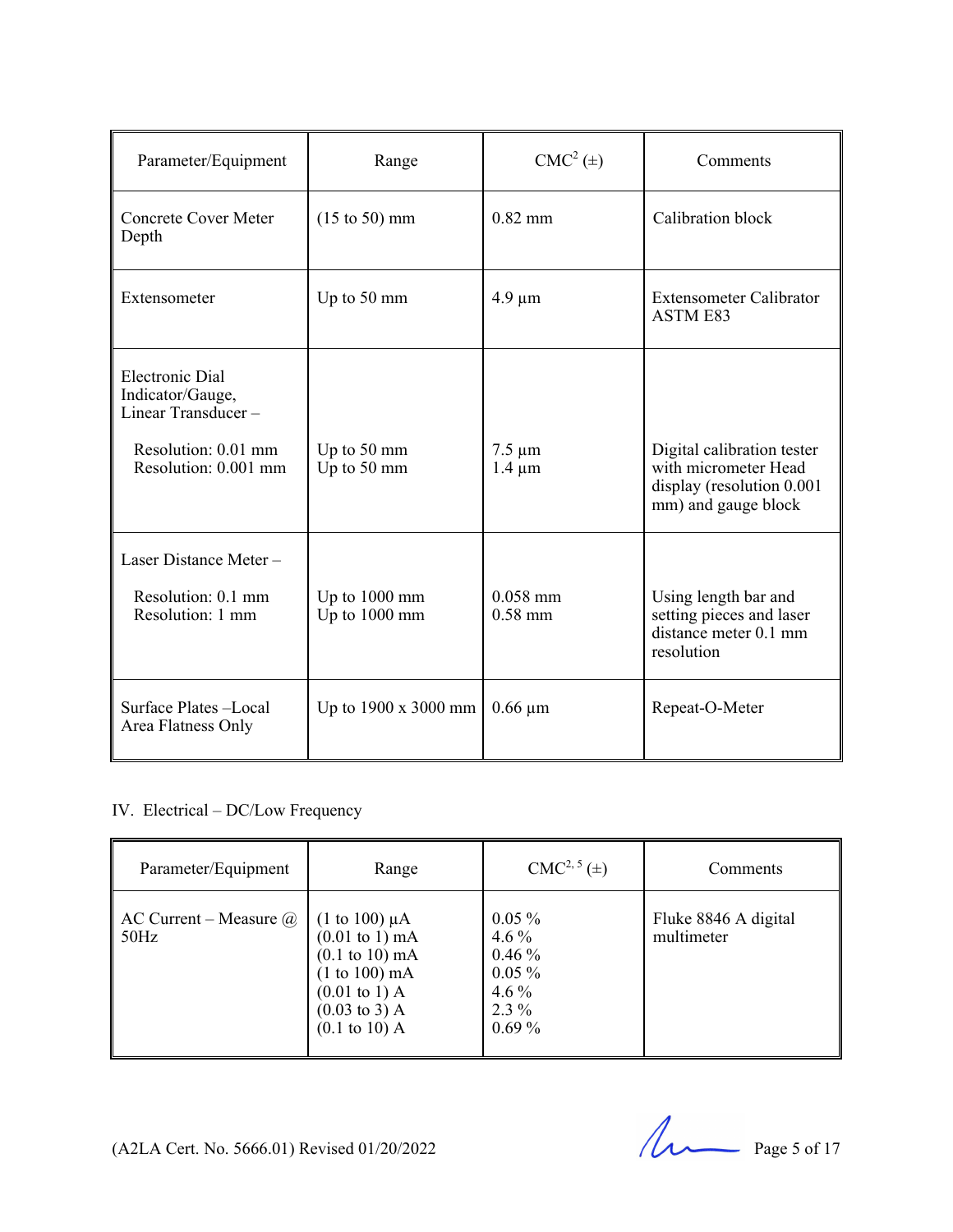| Parameter/Equipment                   | Range                                                                                                                                                                                                                                                                                                                                                    | $CMC2, 5(\pm)$                                                                                      | Comments                           |
|---------------------------------------|----------------------------------------------------------------------------------------------------------------------------------------------------------------------------------------------------------------------------------------------------------------------------------------------------------------------------------------------------------|-----------------------------------------------------------------------------------------------------|------------------------------------|
| AC Voltage -<br>Measure $(a)$<br>50Hz | $(1.0 \text{ to } 100) \text{ mV}$<br>$(0.01 \text{ to } 1) \text{ V}$<br>$(0.1 \text{ to } 10) \text{ V}$<br>(1 to 100) V<br>$(10 \text{ to } 1000)$ V                                                                                                                                                                                                  | $0.12\%$<br>$0.10 \%$<br>$0.10 \%$<br>0.10%<br>$0.02\%$                                             | Fluke 8846 A digital<br>multimeter |
| DC Current - Measure                  | $(0.01 \text{ to } 100) \mu\text{A}$<br>$(0.507 \text{ to } 1) \text{ mA}$<br>$(2.007 \text{ to } 10) \text{ mA}$<br>$(4.01 \text{ to } 100) \text{ mA}$<br>$(0.0005 \text{ to } 1) \text{ A}$<br>$(0.0035 \text{ to } 3)$ A<br>$(0.018 \text{ to } 10) \text{ A}$                                                                                       | $0.03\%$<br>$0.58 \%$<br>$0.23\%$<br>0.01%<br>$2.3\%$<br>0.77%<br>$0.09\%$                          | Fluke 8846 A digital<br>multimeter |
| DC Voltage - Measure                  | $(30.003 \text{ to } 100) \text{ mV}$<br>$(0.006 \text{ to } 1) \text{ V}$<br>$(0.004 \text{ to } 10) \text{ V}$<br>$(0.006 \text{ to } 100) \text{ V}$<br>$(0.006 \text{ to } 1000) \text{ V}$                                                                                                                                                          | $0.84\%$<br>$0.37\%$<br>$0.33\%$<br>0.51%<br>0.59%                                                  | Fluke 8846 A digital<br>multimeter |
| DC Resistance -<br>Measure            | $(0.003 \text{ to } 10) \Omega$<br>$(3.003 \text{ to } 100) \Omega$<br>$(0.05 \text{ to } 1) \text{ k}\Omega$<br>$(0.05 \text{ to } 10) \text{ k}\Omega$<br>$(0.05$ to 100) kΩ<br>$(0.01 \text{ to } 1) \text{ M}\Omega$<br>$(0.01 \text{ to } 10) \text{ M}\Omega$<br>$(0.4 \text{ to } 100) \text{ M}\Omega$<br>$(0.01 \text{ to } 1) \text{ G}\Omega$ | $0.35\%$<br>0.0074%<br>0.0015%<br>0.0019%<br>0.0014%<br>0.0012%<br>0.0019%<br>$0.0002\%$<br>0.0043% | Fluke 8846 A digital<br>multimeter |

| Parameter/Range                                                                                                                                                                                            | Frequency                                                                                                   | $CMC2, 5(\pm)$                                                 | Comments                                 |
|------------------------------------------------------------------------------------------------------------------------------------------------------------------------------------------------------------|-------------------------------------------------------------------------------------------------------------|----------------------------------------------------------------|------------------------------------------|
| $AC$ Current – Generate                                                                                                                                                                                    |                                                                                                             |                                                                |                                          |
| $(29.00 \text{ to } 329.999) \mu A$<br>$(0.33 \text{ to } 3.299 \text{ 99}) \text{ mA}$<br>$(3.3 \text{ to } 32.9999) \text{ mA}$<br>$(33 \text{ to } 329.999) \text{ mA}$<br>$(1.1 \text{ to } 2.9999)$ A | 10 Hz to $30$ kHz<br>10 Hz to 30 $kHz$<br>10 Hz to 30 $kHz$<br>10 Hz to 30 kHz<br>10 Hz to $10 \text{ kHz}$ | $0.57\%$<br>$0.0014\%$<br>$0.0005 \%$<br>$0.0012\%$<br>$3.1\%$ | Fluke 5522A multi-<br>product calibrator |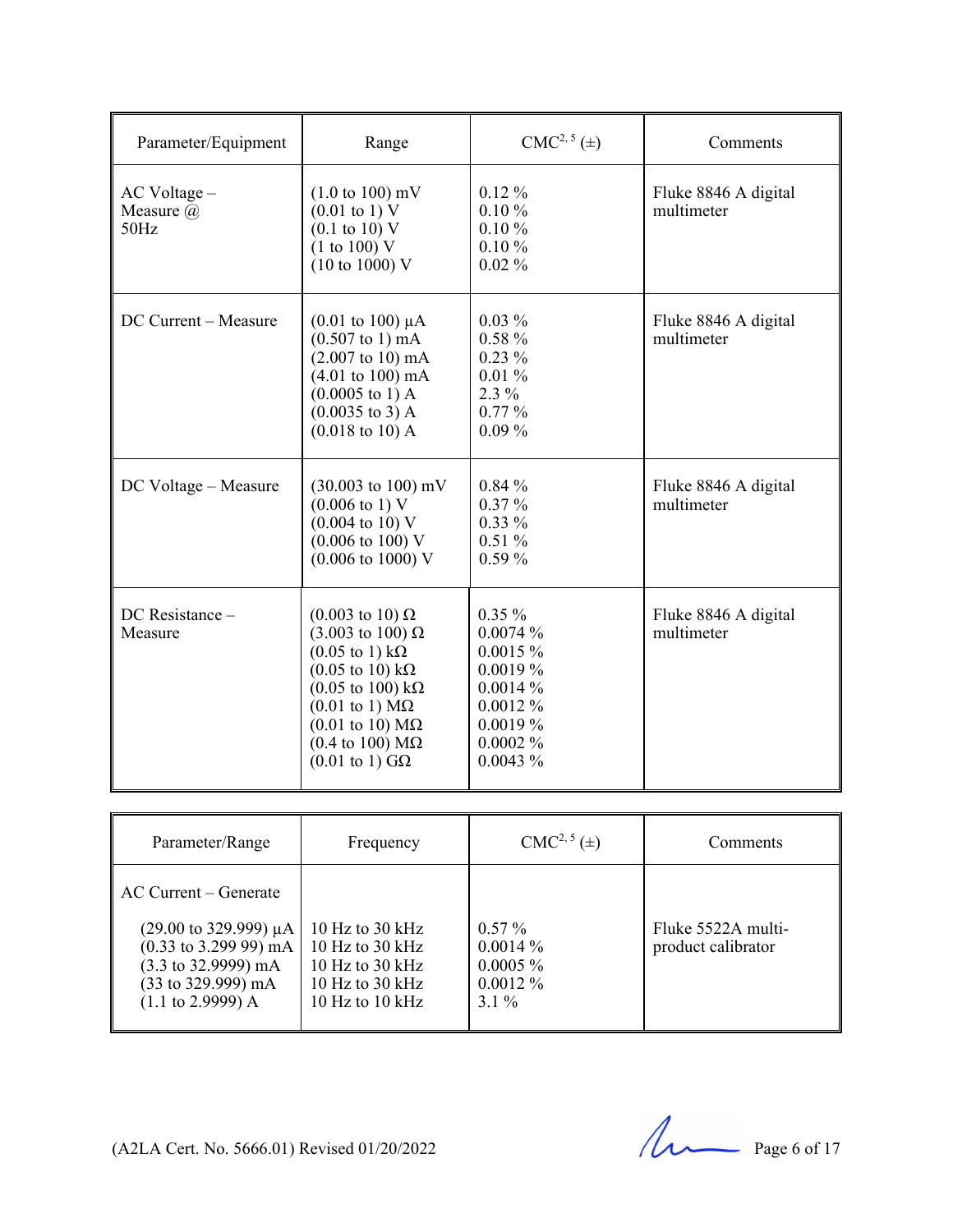| Parameter/Range                                                                                                                                                                         | Frequency                                                                                                                           | $CMC2, 5(\pm)$                                                            | Comments                                 |
|-----------------------------------------------------------------------------------------------------------------------------------------------------------------------------------------|-------------------------------------------------------------------------------------------------------------------------------------|---------------------------------------------------------------------------|------------------------------------------|
| AC Voltage – Generate                                                                                                                                                                   |                                                                                                                                     |                                                                           |                                          |
| $(1.0 \text{ to } 32.999) \text{ mV}$<br>(33 to 329.999) mV<br>$(0.33 \text{ to } 3.299 \text{ 99}) \text{ V}$<br>$(3.3 \text{ to } 32.9999)$ V<br>(33 to 329.999) V<br>(330 to 1020) V | 10 Hz to 500 kHz<br>10 Hz to 500 kHz<br>10 Hz to 500 kHz<br>10 Hz to $100 \text{ kHz}$<br>$45$ Hz to $100$ kHz<br>$45$ Hz to 10 kHz | $0.029\%$<br>$0.002\%$<br>$0.11\%$<br>$0.017\%$<br>$0.019\%$<br>$0.004\%$ | Fluke 5522A multi-<br>product calibrator |

| Parameter/Equipment               | Range                                                                                                                                                                                                                                                                           | $CMC2, 5(\pm)$                                                                               | Comments                                                            |
|-----------------------------------|---------------------------------------------------------------------------------------------------------------------------------------------------------------------------------------------------------------------------------------------------------------------------------|----------------------------------------------------------------------------------------------|---------------------------------------------------------------------|
| DC Current – Generate             | $(0.002 \text{ to } 329.999) \mu A$<br>$(0.000 02$ to 3.299 99) mA<br>$(0.0002 \text{ to } 32.9999) \text{ mA}$<br>$(0.002 \text{ to } 329.999) \text{ mA}$<br>$(0.000 02$ to 1.099 99) A<br>$(1.1 \text{ to } 2.999 \text{ 99}) A$<br>$(0.0002 \text{ to } 10.9999) \text{ A}$ | $0.0004\%$<br>$0.0036\%$<br>$0.0004\%$<br>$0.004\%$<br>$0.028 \%$<br>$0.025 \%$<br>$0.017\%$ | Fluke 5522A multi-<br>product calibrator                            |
| DC Voltage – Generate             | $(0.001 \text{ to } 329.9999) \text{ mV}$<br>$(0.000 01$ to 3.299 999) V<br>$(0.0001$ to 32.999 99) V<br>(30 to 329.9999) V<br>$(100 \text{ to } 1020.000) \text{ V}$                                                                                                           | $0.00059\%$<br>$0.00065\%$<br>$0.00050\%$<br>$0.00043\%$<br>0.00040%                         | Fluke 5522A multi-<br>product calibrator                            |
| $DC$ High Voltage $-$<br>Generate | $(0.5 \text{ to } 70) \text{ kV}$                                                                                                                                                                                                                                               | 58 V                                                                                         | Precision high voltage<br>meter and precision high<br>voltage probe |

(A2LA Cert. No. 5666.01) Revised 01/20/2022 Page 7 of 17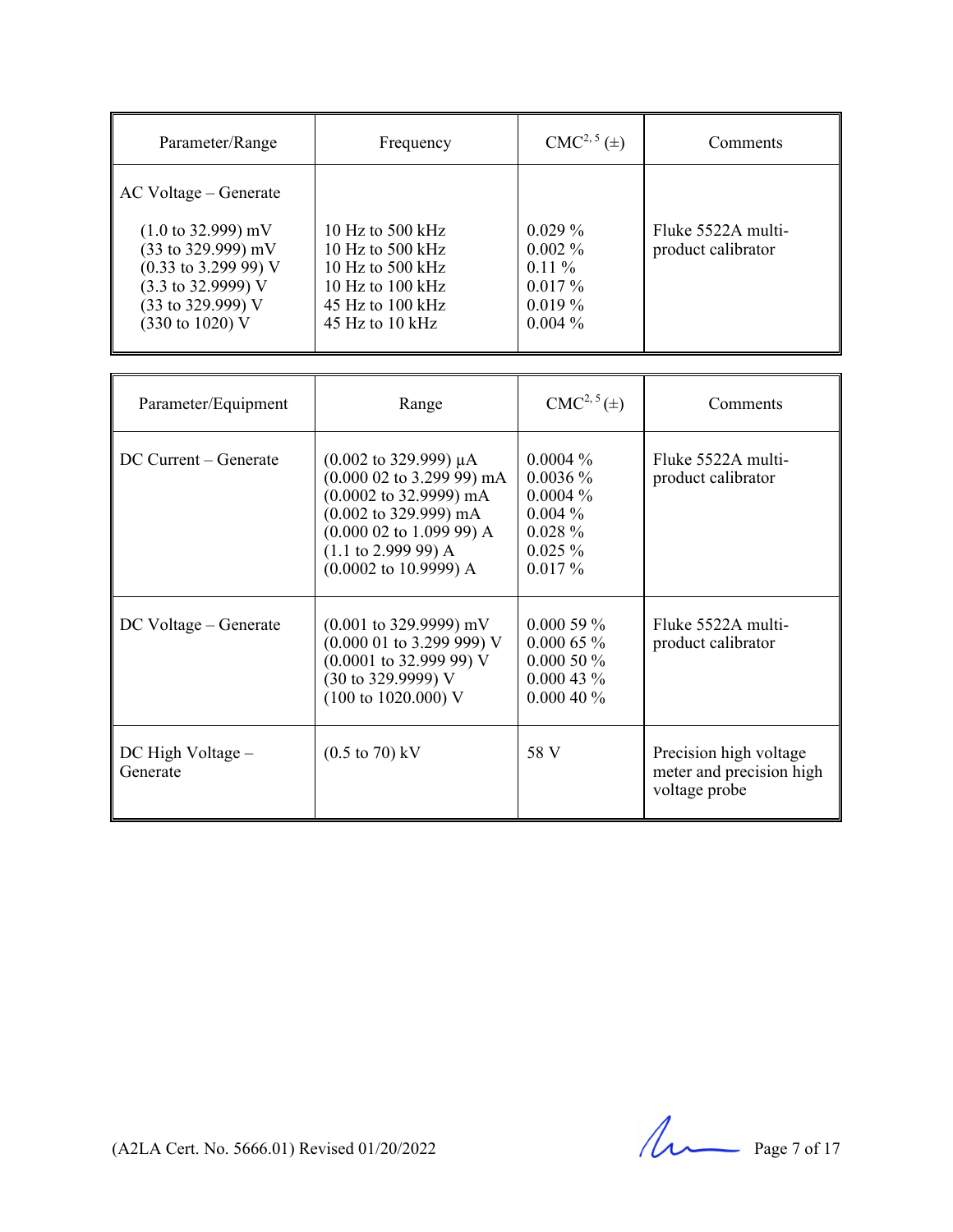| DC Resistance - Generate<br>$0.0025 \%$<br>$(0.001 \text{ to } 10.9999) \Omega$<br>Fluke 5522A multi-<br>(11 to 32.9999) $\Omega$<br>$0.0012\%$<br>product calibrator<br>(33 to 109.9999) Ω<br>$0.0007\%$<br>$0.0006~\%$<br>$(110 \text{ to } 329.9999) \Omega$<br>330 $\Omega$ to 1.099 999 k $\Omega$<br>$0.0004\%$<br>$(1.1 \text{ to } 3.299 \text{ 999}) \text{ k}\Omega$<br>$0.0007\%$<br>$(3.3 \text{ to } 10.99999) \text{ k}\Omega$<br>$0.0006\%$<br>(11 to 32.999 99) $k\Omega$<br>$0.0004\%$<br>(33 to 109.9999) $k\Omega$<br>$0.0004\%$<br>$(110 \text{ to } 329.9999) \text{ k}\Omega$<br>$0.0005 \%$<br>330 k $\Omega$ to 1.099 999 M $\Omega$<br>$0.0009\%$<br>$(1.1 \text{ to } 3.299 \text{ 999}) \text{ M}\Omega$<br>$0.0012\%$<br>$(3.3 \text{ to } 10.99999) \text{ M}\Omega$<br>$0.0014\%$<br>$(11$ to 32.999 99) ΜΩ<br>$0.010\%$<br>(33 to 109.9999) $M\Omega$<br>0.014%<br>$(110 \text{ to } 329.9999) \text{ MΩ}$<br>$0.061\%$<br>(330 to 1100) $M\Omega$<br>$0.11\%$<br>Simulated Temperature<br>(Temperature<br>Controller/Indicator /<br>Recorder/Scanner) -<br>Thermocouples<br>$0.29$ °C<br>Type B<br>600 °C to 1820 °C<br>$0.29$ °C<br>Type R<br>-50 °C to 1768 °C<br>calibrator, temperature<br>$0.29$ °C<br>Type S<br>-50 °C to 1768 °C<br>sensor or thermocouple<br>$0.26$ °C<br>Type E<br>-270 °C to 1000 °C<br>not attached<br>$0.26$ °C<br>Type J<br>-210 °C to 1200 °C<br>$0.26$ °C<br>Type K<br>-270 °C to 1372 °C<br>$0.26$ °C<br>-270 °C to 1300 °C<br>Type N<br>Type T<br>-270 °C to 400 °C<br>$0.24$ °C<br>$0.25$ °C<br>Type U<br>-200 °C to 600 °C<br>Type L<br>-200 °C to 900 °C<br>$0.26$ °C<br>0.32 °C<br>Type C, G, D<br>0 °C to 2315 °C | Parameter/Equipment | Range | $CMC2, 5(\pm)$ | Comments                 |
|-----------------------------------------------------------------------------------------------------------------------------------------------------------------------------------------------------------------------------------------------------------------------------------------------------------------------------------------------------------------------------------------------------------------------------------------------------------------------------------------------------------------------------------------------------------------------------------------------------------------------------------------------------------------------------------------------------------------------------------------------------------------------------------------------------------------------------------------------------------------------------------------------------------------------------------------------------------------------------------------------------------------------------------------------------------------------------------------------------------------------------------------------------------------------------------------------------------------------------------------------------------------------------------------------------------------------------------------------------------------------------------------------------------------------------------------------------------------------------------------------------------------------------------------------------------------------------------------------------------------------------------------------------------------------------------------|---------------------|-------|----------------|--------------------------|
|                                                                                                                                                                                                                                                                                                                                                                                                                                                                                                                                                                                                                                                                                                                                                                                                                                                                                                                                                                                                                                                                                                                                                                                                                                                                                                                                                                                                                                                                                                                                                                                                                                                                                         |                     |       |                |                          |
| <b>RTDs</b><br>Pt50 and Pt100<br>-200 °C to 850 °C<br>0.50 °C<br>-60 °C to 180 °C<br>$0.50\,^{\rm o}\mathrm{C}$<br>Ni100<br>$0.50\,^{\rm o}\mathrm{C}$<br>-80 °C to 260 °C<br>Ni120                                                                                                                                                                                                                                                                                                                                                                                                                                                                                                                                                                                                                                                                                                                                                                                                                                                                                                                                                                                                                                                                                                                                                                                                                                                                                                                                                                                                                                                                                                     |                     |       |                | Fluke 5522A multiproduct |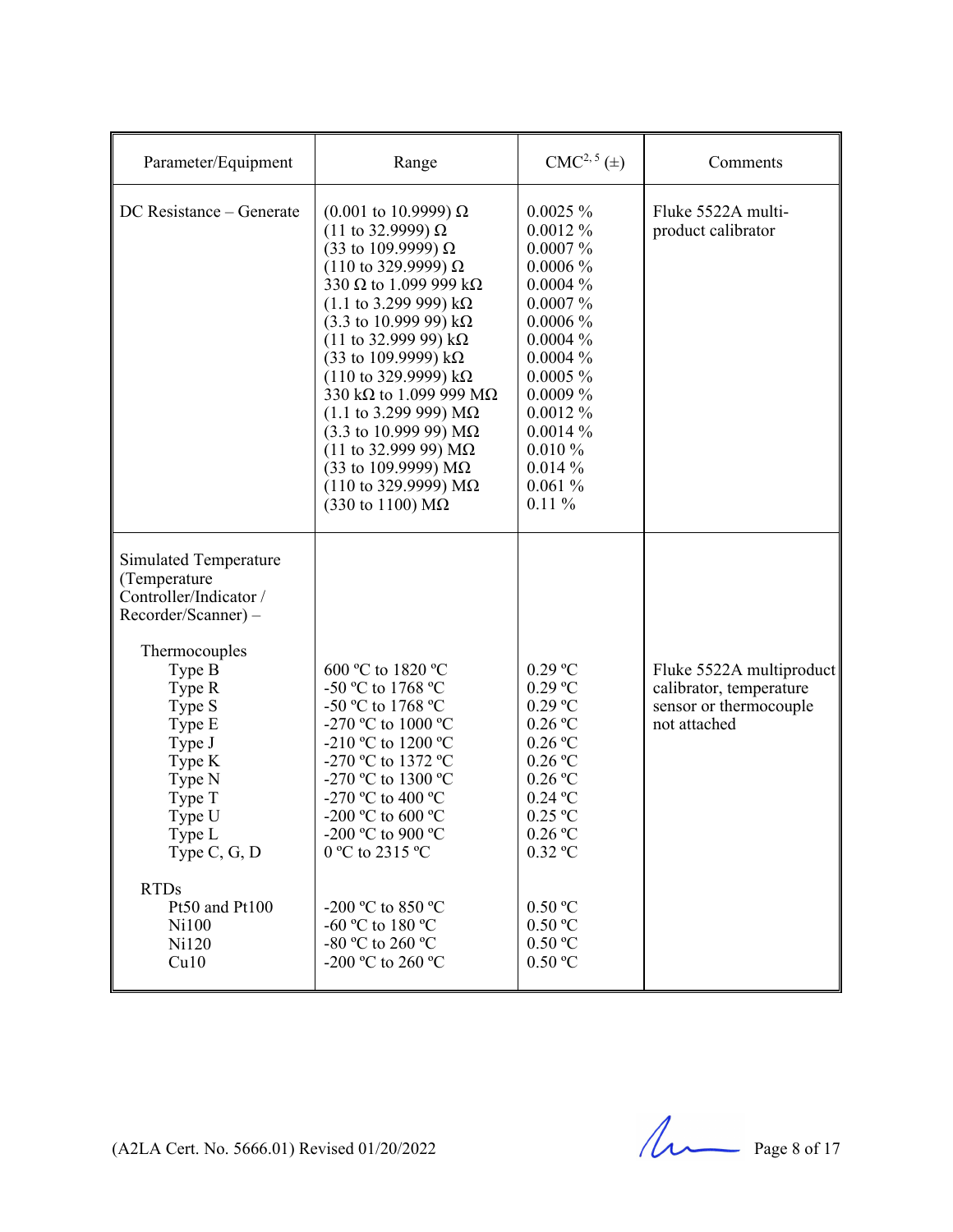#### V. Fluid Quantities

| Parameter/Range                                                         | Range                                                                                  | $CMC2, 4(\pm)$                       | Comments                                                                        |
|-------------------------------------------------------------------------|----------------------------------------------------------------------------------------|--------------------------------------|---------------------------------------------------------------------------------|
| Volume – Measure and<br>Measuring Equipment                             | $(5 \text{ to } 1000) \mu L$<br>$(1 to 500)$ mL<br>$(500 \text{ to } 2000) \text{ mL}$ | $3.1 \mu L$<br>$0.24$ mL<br>$5.7$ mL | Balance and E-2 Class<br>weights, gravimetric method                            |
| Air Flow Meter for<br>Laminar Flow                                      | $(0.6 \text{ to } 13)$ SLPM                                                            | $0.1$ SLPM                           | Flow calibration system<br>FCS-8                                                |
| Air Velocity $-$<br>Hot Wire, Vane Type<br>and Pitot Tube<br>Anemometer | 2.5 m/s to 15 m/s<br>(Vane anemometer)<br>(Pitot)                                      | $1.3 \text{ m/s}$                    | Bench top mini wind tunnel,<br>Reference anemometer and<br>reference pitot tube |
| Air/Mass Flow Meter                                                     | 0.1 to 30 LPM                                                                          | 0.051%                               | Bench top mini wind tunnel,<br>Volumetric flow calibration<br>system            |

#### VI. Ionizing Radiation & Radioactivity

| Parameter/Range                                                             | Range                                                                       | $CMC2, 4(\pm)$                           | Comments                                                                                                              |
|-----------------------------------------------------------------------------|-----------------------------------------------------------------------------|------------------------------------------|-----------------------------------------------------------------------------------------------------------------------|
| Nuclear Density Gauge –<br><b>Contamination Leak Test</b>                   | $0.01205 \mu Ci$<br>(445.9 Bq)<br>$0.01618 \mu Ci$<br>(598.7 Bq)            | $0.000032 \mu Ci$<br>$0.000032 \mu Ci$   | Alpha beta counter, ISO<br>9978:1992                                                                                  |
| <b>Survey Meter</b><br>Calibration                                          | $(5 \text{ to } 61 \text{ 000})$ µsv                                        | 8.4 % of reading                         | NIST traceable Cs-137<br>source:<br><b>ANSI N323AB-2013</b><br><b>ANSI N322-1997</b>                                  |
| <b>Survey Meter Energy</b><br>Calibration<br>Contamination per Unit<br>Area | $Cl-36$ , 2.69 kBq<br>Am-241, 3.81 kBq<br>C-14, 2.42 kBq<br>Sr-90, 2.86 kBq | $3.3\%$<br>$3.3\%$<br>$3.3\%$<br>$3.3\%$ | Radiation sources:<br>Beta Chlorine Cl-36,<br>Alpha Americium Am-241,<br>Beta Carbon C-14 and<br>Beta Strontium Sr-90 |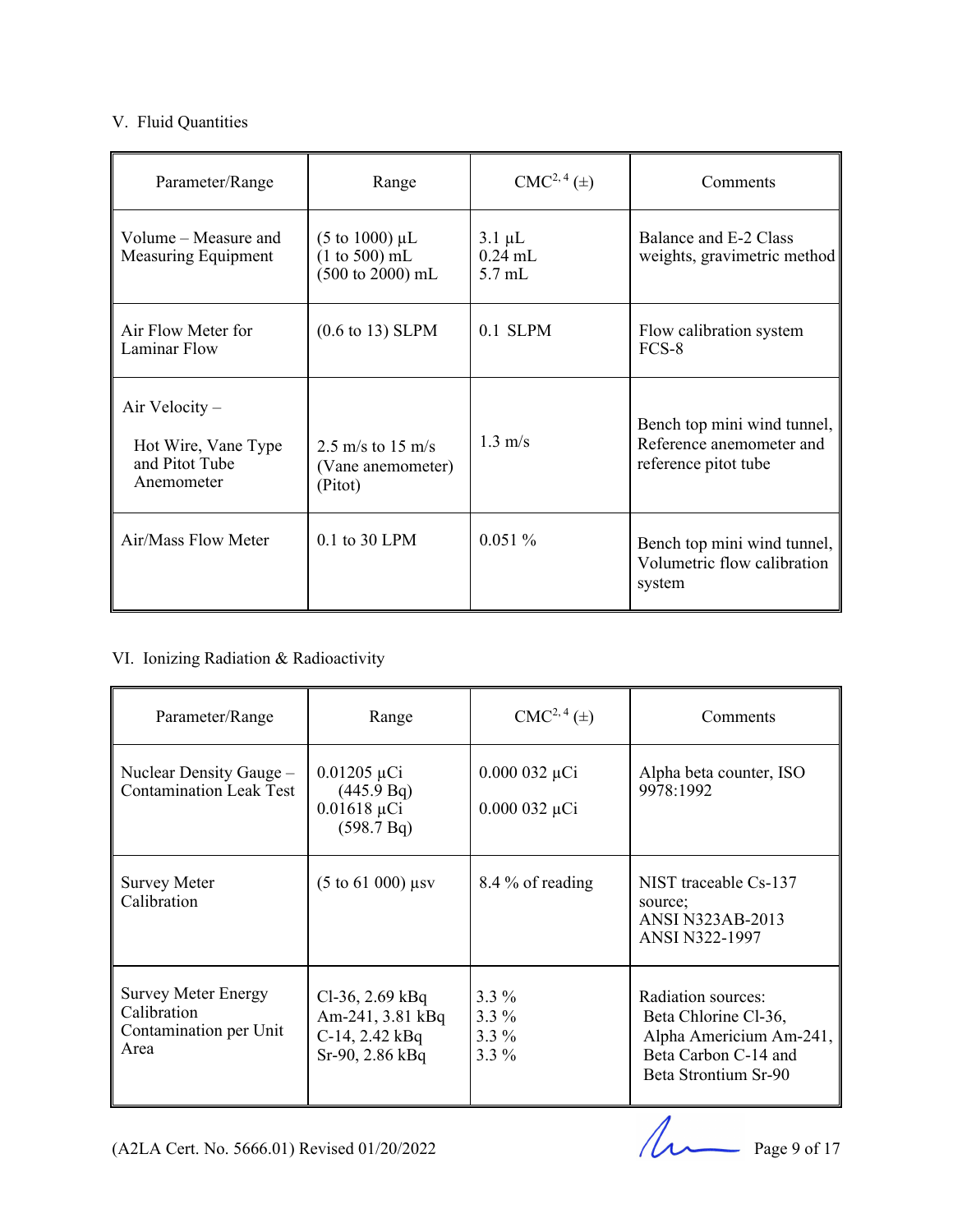#### VII. Mechanical

| Parameter/Equipment                                       | Range                                                                                                                                                                                                              | $CMC2, 4, 7(\pm)$                                                                | Comments                                                      |
|-----------------------------------------------------------|--------------------------------------------------------------------------------------------------------------------------------------------------------------------------------------------------------------------|----------------------------------------------------------------------------------|---------------------------------------------------------------|
| Nuclear Density Gauge -<br>Density                        | $1775.4 \text{ kg/m}^3$<br>$2101.5 \text{ kg/m}^3$<br>2143.1 $\text{kg/m}^3$<br>2174.3 $\text{kg/m}^3$<br>2179.1 $\text{kg/m}^3$<br>$2188.8 \text{ kg/m}^3$<br>2226.8 kg/m <sup>3</sup><br>$2685.7 \text{ kg/m}^3$ | $0.3\%$<br>$1.3\%$<br>$1.1\%$<br>$1\%$<br>$1.2\%$<br>$1\%$<br>$0.3\%$<br>$0.3\%$ | Using validator, ASTM<br>D6938, density blocks<br>ASTM D7759  |
| Nuclear Density Gauge -<br>Moisture                       | 531.2 kg/m <sup>3</sup><br>546.5 $\text{kg/m}^3$<br>549.5 $\text{kg/m}^3$<br>564.3 kg/m <sup>3</sup><br>566.9 kg/m <sup>3</sup><br>592.5 kg/m <sup>3</sup>                                                         | 4.0 $%$<br>4.5 %<br>4.0%<br>$1.3\%$<br>4.9%<br>4.1 $%$                           | Using validator, ASTM<br>D6938, moisture block,<br>ASTM D7759 |
| Force (Compression) –<br>Measuring Equipment <sup>3</sup> | $(0.1 \text{ to } 3336) \text{ kN}$                                                                                                                                                                                | $0.66\%$                                                                         | Standard load cell                                            |
| Compression Machine <sup>3</sup> –                        |                                                                                                                                                                                                                    |                                                                                  |                                                               |
| Stability                                                 | (1 to 2000) kN                                                                                                                                                                                                     | $0.16\%$                                                                         | AEP transducers.                                              |
| Compression                                               | $(0.1 \text{ to } 3000) \text{ kN}$                                                                                                                                                                                | $0.17\%$                                                                         | reference load cells                                          |
| Proving $Ring -$                                          |                                                                                                                                                                                                                    |                                                                                  |                                                               |
| Tension                                                   | $(0.01 \text{ to } 50) \text{ kN}$                                                                                                                                                                                 | $0.25\%$                                                                         | Reference load cells                                          |
| Compression                                               | $(0.001 \text{ to } 200) \text{ kN}$                                                                                                                                                                               | $0.27 \%$                                                                        |                                                               |
| Torque Wrench and<br><b>Torque Screw Driver</b>           | $(0 \text{ to } 500) \text{ N} \cdot \text{m}$                                                                                                                                                                     | $0.6\%$                                                                          | Torque wrench calibrator                                      |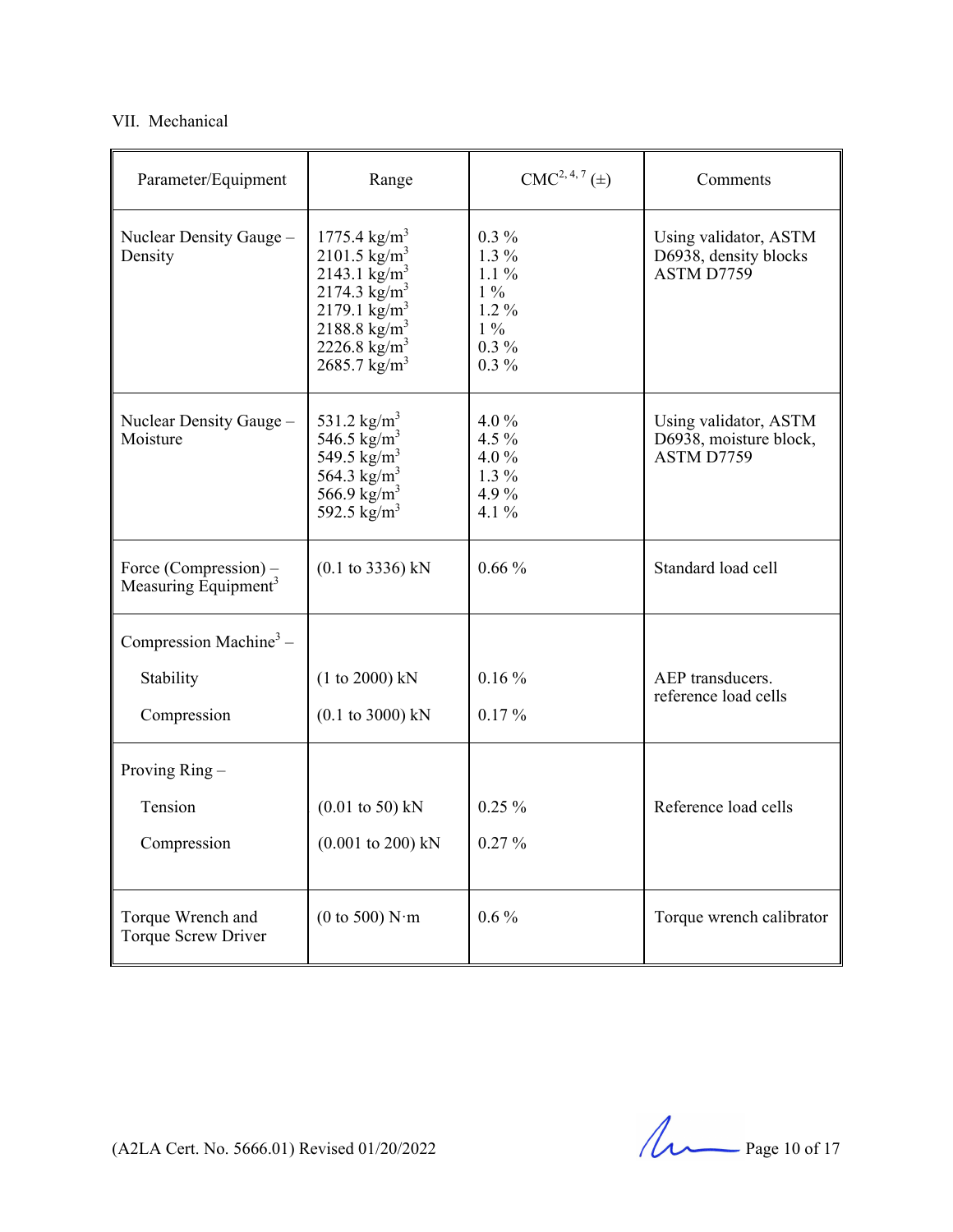| Parameter/Equipment                                  | Range                                                                                                                                             | $CMC2, 4, 7(\pm)$                                                                                                | Comments                                                        |
|------------------------------------------------------|---------------------------------------------------------------------------------------------------------------------------------------------------|------------------------------------------------------------------------------------------------------------------|-----------------------------------------------------------------|
| Pressure – Measuring<br>Equipment                    | $(-1 \text{ to } 2)$ bar<br>Up to 70 bar<br>Up to 700 bar<br>Up to 2500 bar                                                                       | $0.07\%$ of reading<br>$0.09\%$ of reading<br>$0.11\%$ of reading<br>$0.12\%$ full scale                         | Digital pressure gauge and<br>ultrahigh hydraulic<br>comparator |
|                                                      | $(-0.9 \text{ to } 40)$ bar                                                                                                                       | $0.03\%$ of reading                                                                                              | Automatic pressure<br>calibrator                                |
| Pull of Adhesion Tester                              | $(0 to 3500)$ psi                                                                                                                                 | 5 psi                                                                                                            | Adhesion tester calibrator                                      |
| Moisture Tester                                      | $(0 to 20)$ psi                                                                                                                                   | $0.85$ psi                                                                                                       | Moisture calibrator                                             |
| Air Content Meter                                    | (0 to 15) $%$                                                                                                                                     | $0.24\%$                                                                                                         | Concrete air meter<br>calibrator with three 5 %<br>cylinders    |
| Balance <sup>3</sup>                                 | $(0 \text{ to } 220)$ g<br>$(0 to 420)$ g<br>$(0 \text{ to } 510)$ g<br>$(0 to 4200)$ g<br>$(0 to 12 000)$ g<br>$(0 to 110)$ kg<br>$(0 to 31)$ kg | $0.16$ mg<br>$0.60$ mg<br>$0.70$ mg<br>8 <sub>mg</sub><br>$10 \text{ mg}$<br>35 <sub>g</sub><br>0.1 <sub>g</sub> | E-1 Class Weights (in lab/<br>onsite)                           |
|                                                      | $(0 to 200)$ g<br>$(200 \text{ to } 500)$ g<br>500 g to 1 kg<br>$(1 to 5)$ kg<br>$(5 \text{ to } 50)$ kg                                          | $0.61$ mg<br>$3.1 \text{ mg}$<br>6.1 mg<br>$0.11$ g<br>$0.81$ g                                                  | E-2 Class Weights (in<br>lab/onsite)                            |
| Electronic Balance <sup>3</sup>                      | $(0 to 300)$ kg                                                                                                                                   | $0.13$ kg                                                                                                        | F1 class weights                                                |
| Batching Plant <sup>3</sup>                          | $(0 to 3000)$ kg<br>$(0 to 5000)$ kg                                                                                                              | $1.7 \text{ kg}$<br>$3.1 \text{ kg}$                                                                             | Class F1 weights                                                |
| Mass - Reference Weights<br>(Analytical and Bullion) | $(0 to 1000)$ mg<br>$(1 to 1000)$ g<br>$(1 to 20)$ kg                                                                                             | $1 \text{ mg}$<br>$1.2 \text{ mg}$<br>$0.34$ g                                                                   | Balance and E-2 Class<br>weights                                |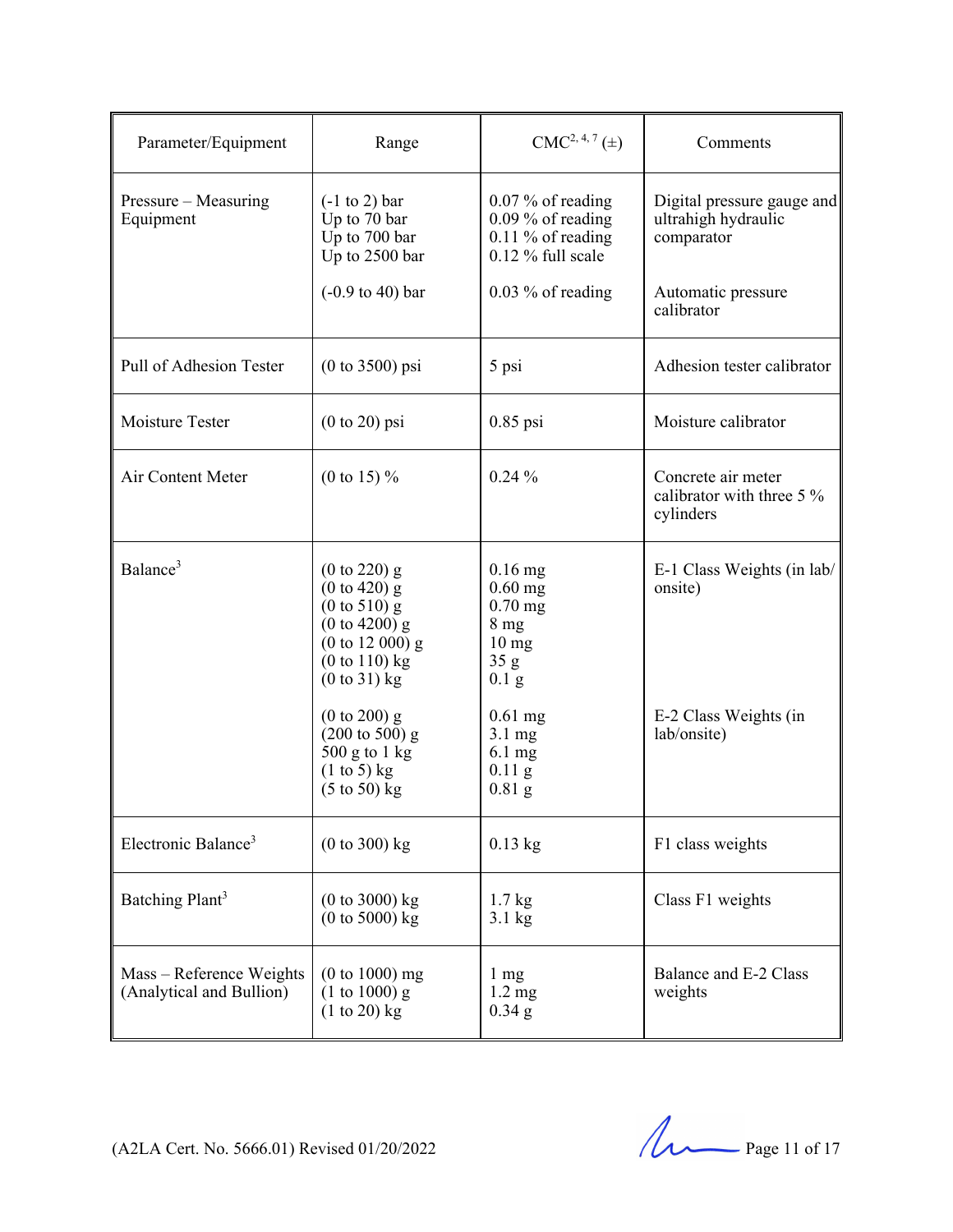| Parameter/Equipment                                                    | Range                                                                                                                                                              | $CMC2(\pm)$                                                                                                                                                                    | Comments                                               |
|------------------------------------------------------------------------|--------------------------------------------------------------------------------------------------------------------------------------------------------------------|--------------------------------------------------------------------------------------------------------------------------------------------------------------------------------|--------------------------------------------------------|
| Mass - Reference Weights<br>Measure                                    | $1 \text{ mg}$<br>$20 \text{ mg}$<br>$50$ mg<br>$500$ mg<br>1 <sub>g</sub><br>20 g<br>50 g<br>200 g<br>$1 \text{ kg}$<br>2 kg<br>$10 \text{ kg}$<br>20 kg<br>50 kg | $0.05$ mg<br>$0.05$ mg<br>$0.05$ mg<br>$0.05$ mg<br>$0.06$ mg<br>$0.065$ mg<br>$0.07$ mg<br>$0.23$ mg<br>$1.6 \text{ mg}$<br>$1.8 \text{ mg}$<br>$0.03$ g<br>$0.18$ g<br>0.2 g | Balance and E-1 Class<br>weights                       |
| Indirect Verification of<br>Rockwell Hardness                          |                                                                                                                                                                    |                                                                                                                                                                                | <b>ASTM E18</b>                                        |
| Reference Blocks <sup>3</sup><br><b>Vickers Hardness</b>               | (0 to 100) HRA                                                                                                                                                     | 0.9 HRA                                                                                                                                                                        | Digital Brinell, Vickers &<br>Rockwell hardness tester |
| <b>Brinell Hardness</b>                                                | $(0 to 100)$ HRC                                                                                                                                                   | 1.0 HRC                                                                                                                                                                        |                                                        |
|                                                                        | $(0 to 100)$ HRBW                                                                                                                                                  | 0.9 HRBW                                                                                                                                                                       |                                                        |
|                                                                        | $(17.9 \text{ to } 69.5) \text{ HRC}$                                                                                                                              | 1 HRC                                                                                                                                                                          | Portable hardness tester                               |
|                                                                        | $(0 to 100)$ HV                                                                                                                                                    | 6.7 HV                                                                                                                                                                         |                                                        |
|                                                                        | $(0 to 100)$ HBW                                                                                                                                                   | 1.6 HBW                                                                                                                                                                        |                                                        |
| Indirect Verification of<br><b>Rockwell Hardness</b><br><b>Testers</b> | HRC:<br>Low<br>Medium                                                                                                                                              | 1.4 HRC<br>$0.8$ HRC                                                                                                                                                           | Indirect verification per<br><b>ASTM E18</b>           |
| Indirect Verification of<br>Rubber Hardness Reference<br>$Blocks -$    |                                                                                                                                                                    |                                                                                                                                                                                |                                                        |
| Type A                                                                 | Up to 100 RHD                                                                                                                                                      | 1.7 RHD                                                                                                                                                                        | Durometer (Type A)                                     |
| Type D                                                                 | Up to 100 RHD                                                                                                                                                      | 2 RHD                                                                                                                                                                          | Durometer (Type D)                                     |
| Leeb (Type D)                                                          | (170 to 960) HLD                                                                                                                                                   | 6 HLD                                                                                                                                                                          | Portable hardness tester                               |
| Leeb Hardness Tester <sup>3</sup>                                      | (500 to 900) HLD                                                                                                                                                   | 1.8 HLD                                                                                                                                                                        | Certified Leeb hardness<br>block                       |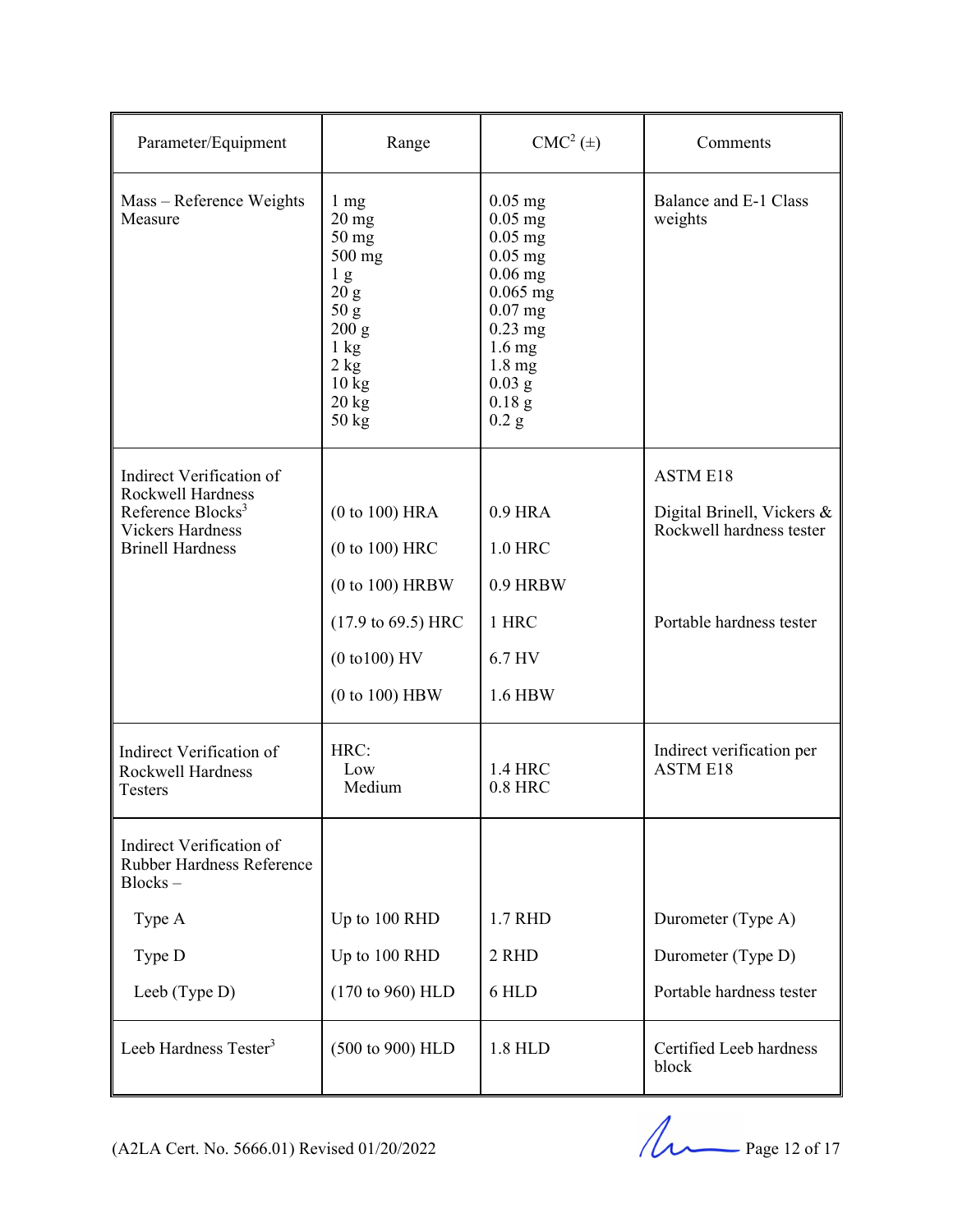| Parameter/Equipment                                | Range                                      | $CMC2(\pm)$                         | Comments                                       |
|----------------------------------------------------|--------------------------------------------|-------------------------------------|------------------------------------------------|
| Durometer Calibration -<br>Type A and $D^3$        |                                            |                                     | ASTM D2240                                     |
| Indentor Extension and<br>$Shape -$                |                                            |                                     |                                                |
| Diameter                                           | Up to 1.4 mm                               | $0.0035$ mm                         | Micrometer                                     |
| Radius                                             | Up to 1.2 mm                               | $0.5$ mm                            | Video measuring system                         |
| Angle                                              | Up to $35^\circ$                           | $0.049^\circ$                       | Video measuring system                         |
| Extension                                          | Up to 2.5 mm                               |                                     | Slip gauges                                    |
| <b>Indentor Display</b><br>$(0 to 100)$ duro units | $(0 \text{ and } 2.5) \text{ mm}$          | 0.4%                                | Durometer stand, slip<br>gages                 |
| Spring Calibration -<br>Force                      | Up to $4600$ gf                            | $0.03$ gf                           | Electronic balance                             |
| Impact Hammer for<br>Concrete Hardness             | $(10 to 100)$ RN                           | 1.1 RN                              | <b>ASTM</b><br>C805/BSEN12504-2, test<br>anvil |
| Wheel Tracker <sup>3</sup><br>Parameters-          |                                            |                                     |                                                |
| <b>Static Load</b><br>Temperature<br>Displacement  | 158 lb<br>Ambient to 100 °C<br>Up to 45 mm | $0.05$ lb<br>$0.2$ °C<br>$0.001$ mm | Hamburg verification and<br>calibration device |
| Shaker/Vibration Table<br>Vibration-               |                                            |                                     |                                                |
| Acceleration                                       | $200 \text{ m/s}^2$                        | $2.5 \text{ m/s}^2$                 | Using digital vibration                        |
| Velocity                                           | $200 \text{ m/s}$                          | $3$ mm/s                            | meter with probe;<br>ISO2954                   |
| Gyratory Compactor <sup>3</sup> –                  |                                            |                                     |                                                |
| Pressure                                           | (200 to 1000) kPa                          | $12$ kPa                            | Load cell                                      |
| Angle                                              | $(0 \text{ to } 1.5)$ °                    | $0.03^\circ$                        | Dynamic angle validator                        |
| Height                                             | 114.38 mm                                  | $27 \mu m$                          | Height standard                                |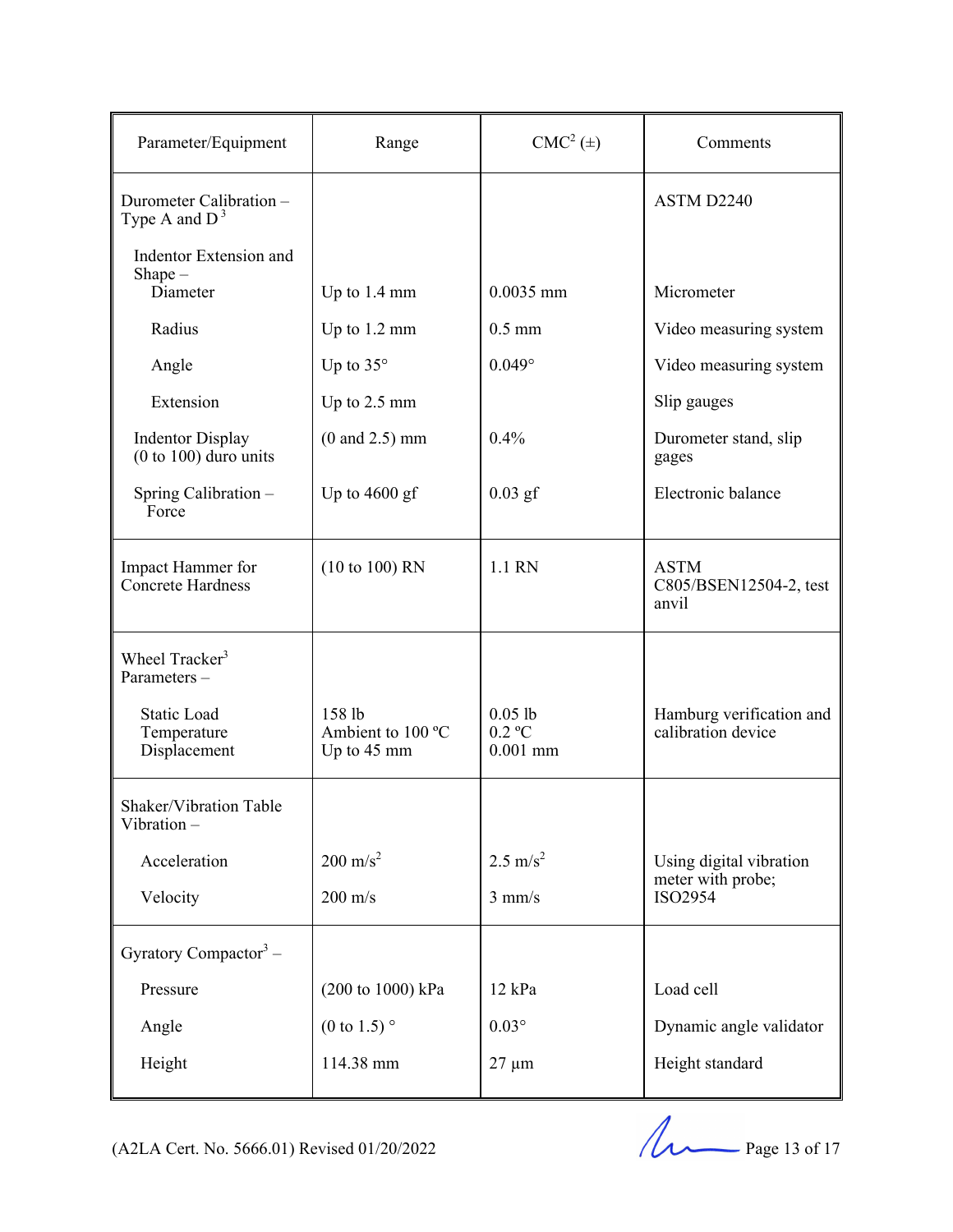#### VIII. Optical Quantities

| Parameter/Equipment | Range                        | $CMC2, 4, 5(\pm)$ | Comments                                               |
|---------------------|------------------------------|-------------------|--------------------------------------------------------|
| Lux meter           | $(100 \text{ to } 10000)$ cd | $1.0\%$           | Standard of illuminance<br>radiometer, Luxmeter & lamp |

#### IX. Thermodynamics

| Parameter/Equipment                                                                                                                                                                                                               | Range                                                                                                                    | $CMC2(\pm)$                                 | Comments                                                                                                                     |
|-----------------------------------------------------------------------------------------------------------------------------------------------------------------------------------------------------------------------------------|--------------------------------------------------------------------------------------------------------------------------|---------------------------------------------|------------------------------------------------------------------------------------------------------------------------------|
| Humidity<br>Cabinet/Chamber <sup>3</sup>                                                                                                                                                                                          | $(0 \text{ to } 95)$ % RH                                                                                                | 3 % RH                                      | Humidity recorder                                                                                                            |
| Oven, Temperature Bath <sup>3</sup>                                                                                                                                                                                               | $0^{\circ}$ C to 650 $^{\circ}$ C                                                                                        | 0.08 °C                                     | Master sensors, digital<br>indicator                                                                                         |
| Water Bath <sup>3</sup>                                                                                                                                                                                                           | 0 °C to 100 °C                                                                                                           | $0.07 \text{ °C}$                           | Master sensors, digital<br>indicator                                                                                         |
| Incubator <sup>3</sup>                                                                                                                                                                                                            | 0 °C to 100 °C                                                                                                           | $0.07 \text{ °C}$                           | Master sensors, digital<br>indicator                                                                                         |
| Muffle Furnace,<br>Temperature Bath <sup>3</sup>                                                                                                                                                                                  | 0 °C to 1200 °C                                                                                                          | $0.75$ °C                                   | Master sensors,<br>temperature/electrical<br>calibrator                                                                      |
| Freeze <sup>3</sup>                                                                                                                                                                                                               | $(-40 \text{ to } 40)$ °C                                                                                                | 0.08 °C                                     | Master sensors, digital<br>indicator                                                                                         |
| Temperature Indicator,<br><b>Controller with Sensor</b><br>(Pt100, Cu53),<br>Temperature Gauge<br>(Analog and Digital),<br>Thermometer (Stick Type,<br>Glass, Digital), RTDs,<br>Thermocouple (Types B, E,<br>$J, K, R, S$ and T) | $(-20 \text{ to } 150)$ °C<br>$(-40 \text{ to } 650)$ °C<br>$(650 \text{ to } 1000)$ °C<br>$(>1000 \text{ to } 1200)$ °C | 0.06 °C<br>$0.06$ °C<br>$0.41$ °C<br>1.0 °C | Liquid bath and solid bath set<br>with digital indicator and<br>sensor<br>Dry Block set with digital<br>indicator and sensor |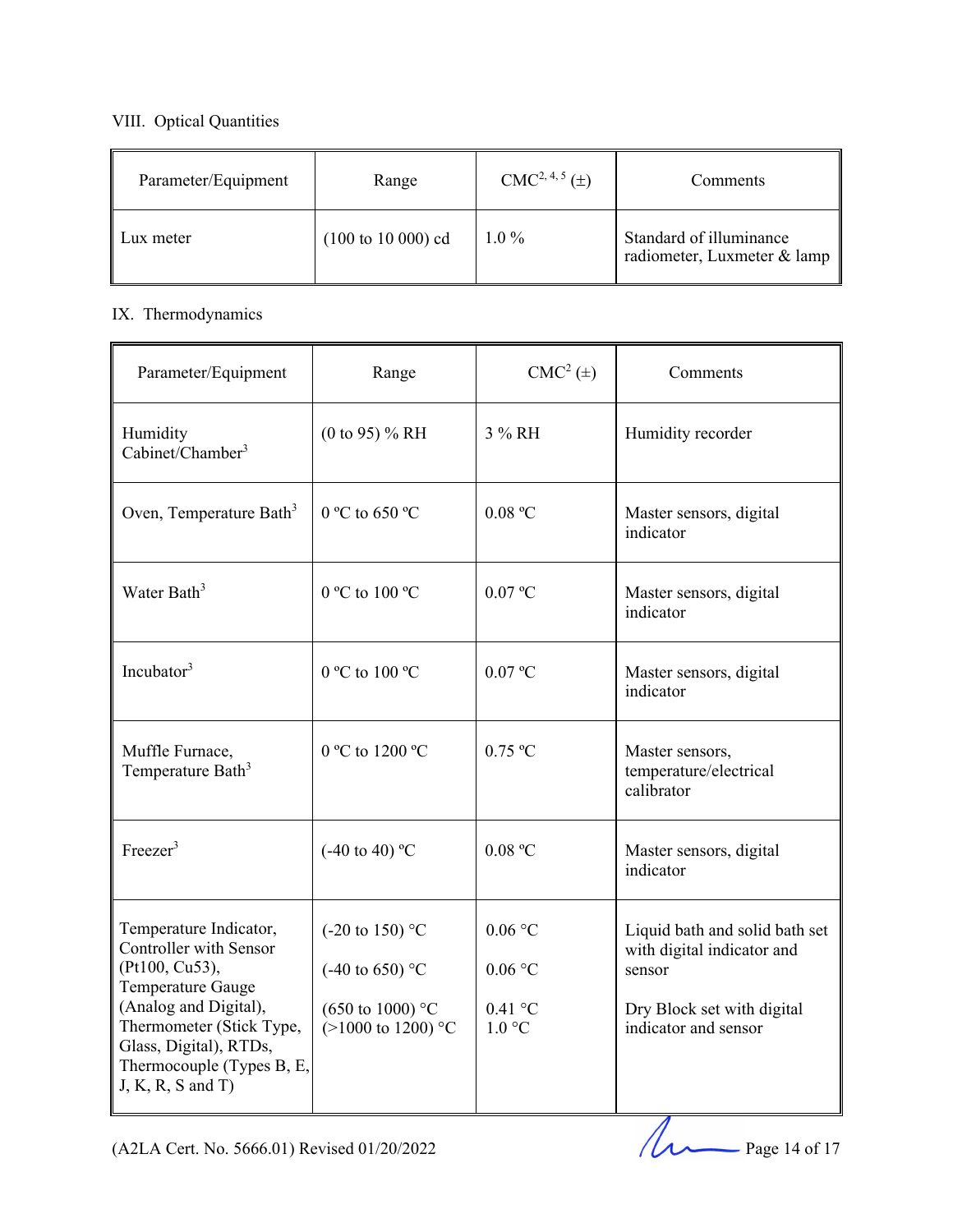| Parameter/Equipment                                  | Range                                       | $\text{CMC}^2\left(\pm\right)$ | Comments                              |
|------------------------------------------------------|---------------------------------------------|--------------------------------|---------------------------------------|
| Contact Type<br>Thermometer                          | 0 °C to 100 °C                              | 0.05 °C                        | High precision digital<br>thermometer |
| Non-Contact Surface<br>Temperature/IR<br>Thermometer | -60 °C to 200 °C<br>200 °C to 500 °C        | 1 °C<br>$1.5^{\circ}$ C        | IR calibrator/thermal<br>imager       |
| <b>Infrared Thermometer</b>                          | $(-15 \text{ to } 500)$ °C                  | $0.64$ °C                      | <b>IR Calibrators</b>                 |
| Oven Profiling <sup>3</sup> –                        |                                             |                                |                                       |
| Temperature Deviation                                | -80 °C to 550 °C                            | 0.98 °C                        | Thermocouples,<br>multiplexer and DAQ |
| <b>Time Constant</b>                                 | 5 s to 60 min                               | 0.8 s                          | scanner;<br>ASTM E145, ASTM           |
| Rate of Ventilation per<br>Hour                      | (2 to 300) Air<br>changes/hour              | 3/h                            | D5374, ASTM D5423                     |
| Hygrometer                                           | 0 °C to 50 °C<br>$(10 \text{ to } 90)$ % RH | 0.5 °C<br>2.1 % RH             | Humidity chamber                      |
| Hydrometer                                           | $(0.7 \text{ to } 2)$ SG                    | $0.12$ SG                      | Reference hydrometers                 |

### X. Time & Frequency

| Parameter/Equipment                 | Range                                                           | $CMC2, 5, 7(\pm)$                  | Comments                          |
|-------------------------------------|-----------------------------------------------------------------|------------------------------------|-----------------------------------|
| Frequency – Measure                 | $(5 \text{ to } 10)$ Hz<br>40 Hz to 300 kHz<br>300 kHz to 1 MHz | $0.58 \%$<br>$0.32\%$<br>$0.48 \%$ | Fluke 8846A digital<br>multimeter |
| Timers and Stopwatches <sup>3</sup> | 5 sec to $9.000$ hrs<br>$>9$ to $<$ 24 hrs                      | $0.035$ sec<br>$0.3 \text{ sec}$   | Digital stopwatch                 |

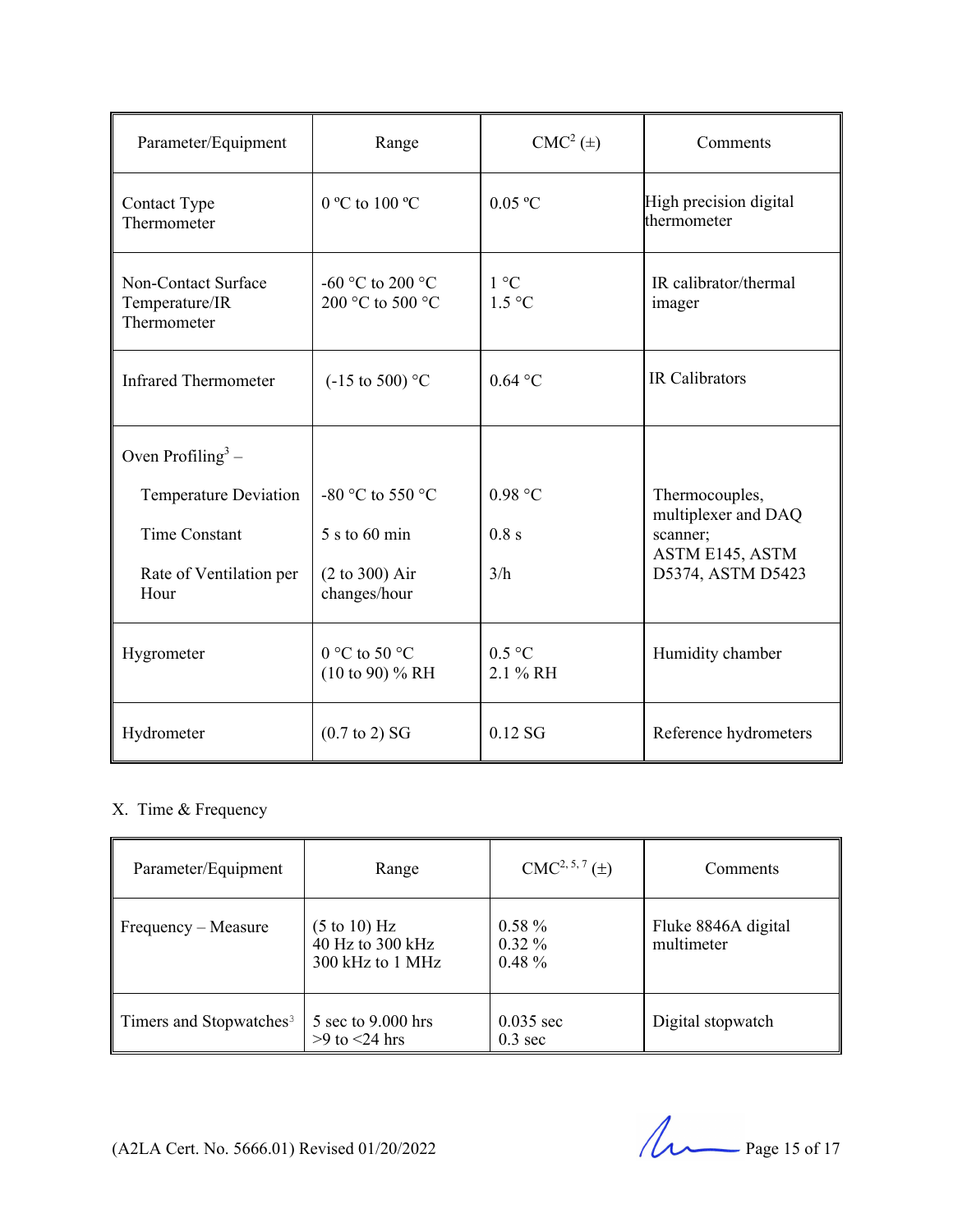| Parameter/Equipment                        | Range                                                                                                                             | $CMC2, 7(\pm)$                              | Comments              |
|--------------------------------------------|-----------------------------------------------------------------------------------------------------------------------------------|---------------------------------------------|-----------------------|
| Non-Contact Tachometer                     | $(3 \text{ to } 99)$ rpm<br>$(100 \text{ to } 999) \text{ rpm}$<br>$(1000 \text{ to } 9999) \text{ rpm}$<br>$(10000 to 9999)$ rpm | $0.4$ rpm<br>$1.5$ rpm<br>4 rpm<br>$13$ rpm | Tachometer calibrator |
| Rotational Speed <sup>3</sup> –<br>Measure | $(1 to < 10000)$ rpm<br>$(10 000$ to $\leq 11 000$ ) rpm                                                                          | $0.18$ rpm<br>$1.4$ rpm                     | Tachometer            |

#### ENVIRONMENTAL TESTING

#### **Test Test Method**

 $\mathcal{L}_\text{max}$ 

OSL Dosimetry Badges BSEN 62387:2016; ANSI/HPS N13.11-2009

<sup>1</sup> This laboratory offers commercial calibration service and field calibration service where noted.

3 Field calibration service is available for these calibrations. Please note the actual measurement uncertainties achievable on a customer's site can normally be expected to be larger than the CMC found on the A2LA Scope. Allowance must be made for aspects such as the environment at the place of calibration and for other possible adverse effects such as those caused by transportation of the calibration equipment. The usual allowance for the uncertainty introduced by the item being calibrated, (e.g. resolution) must also be considered and this, on its own, could result in the actual measurement uncertainty achievable on a customer's site being larger than the CMC.

<sup>4</sup> In the statement of CMC, percentages are percentage of reading, unless otherwise indicated.

 $5$  The stated measured values are determined using the indicated instrument (see Comments). This capability is suitable for the calibration of the devices intended to measure or generate the measured value in the ranges indicated. CMC's are expressed as either a specific value that covers the full range or as a percent or fraction of the reading plus a fixed floor specification.

(A2LA Cert. No. 5666.01) Revised 01/20/2022 Page 16 of 17

<sup>&</sup>lt;sup>2</sup> Calibration and Measurement Capability Uncertainty (CMC) is the smallest uncertainty of measurement that a laboratory can achieve within its scope of accreditation when performing more or less routine calibrations of nearly ideal measurement standards or nearly ideal measuring equipment. CMCs represent expanded uncertainties expressed at approximately the 95 % level of confidence, usually using a coverage factor of  $k = 2$ . The actual measurement uncertainty of a specific calibration performed by the laboratory may be greater than the CMC due to the behavior of the customer's device and to influences from the circumstances of the specific calibration.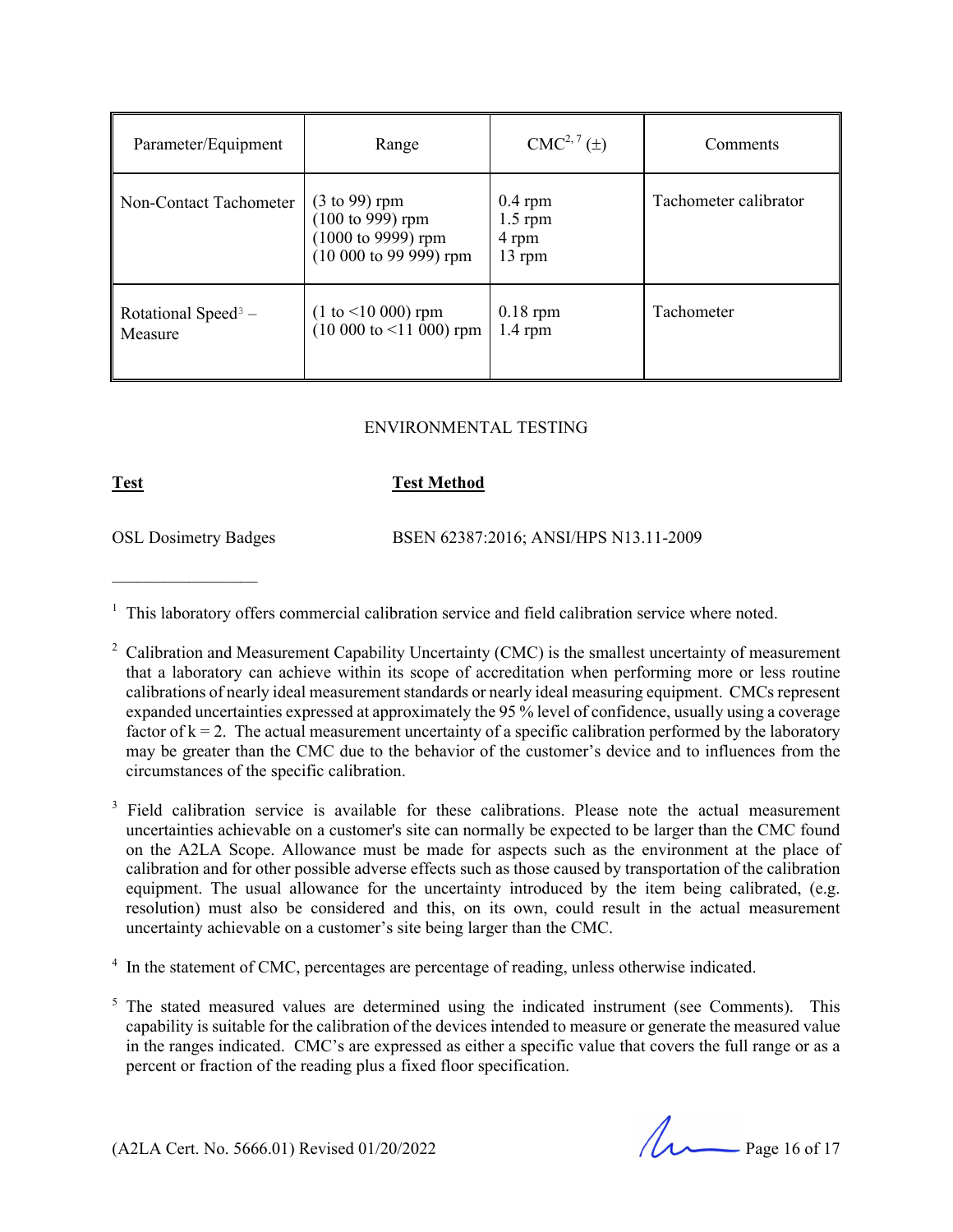(A2LA Cert. No. 5666.01) Revised 01/20/2022 Page 17 of 17

<sup>6</sup> This scope meets A2LA's *P112 Flexible Scope Policy*.

 $<sup>7</sup>$  The type of instrument or material being calibrated is defined by the parameter. This indicates the</sup> laboratory is capable of calibrating instruments that measure or generate the values in the ranges indicated for the listed measurement parameter